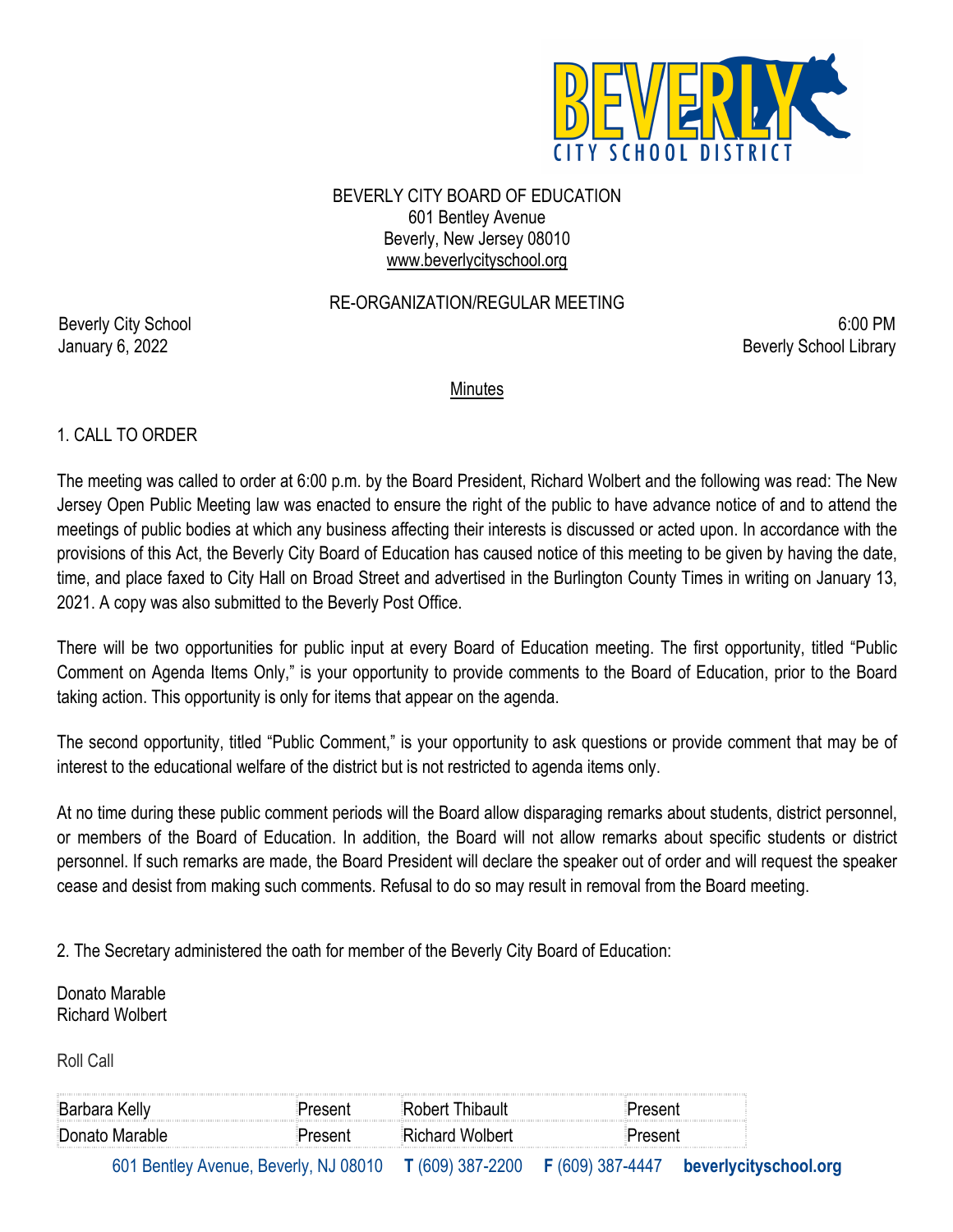

3. Board Secretary, Brian Savage led the Pledge of Allegiance.

4. The Secretary served as chairman for the election of officers.

5. The Board Secretary called for nominations for President.

Barbara Kelly nominated Richard Wolbert for President of the Board of Education. Donato Marable seconded and the motion carried on a roll call vote:

Roll Call

| <b>Barbara Kelly</b> | ,我们就是一个人的人,我们就是一个人的人,我们就是一个人的人,我们就是一个人的人,我们就是一个人的人,我们就是一个人的人,我们就是一个人的人,我们就是一个人的人 |  |
|----------------------|----------------------------------------------------------------------------------|--|
| Donato Marable       | <b>Richard Wolbert</b>                                                           |  |

6. MOTION: BE IT RESOLVED, that the Board of Education approve the nomination for the office of Vice President

The Board Secretary called for nominations for Vice President.

Barbara Kelly nominated Donato Marable for Vice President of the Board of Education. Richard Wolbert seconded and the motion carried on a roll call vote:

Roll Call

| <b>Barbara Kelly</b> | :Rohart I              |  |
|----------------------|------------------------|--|
| Donato Marable       | <b>Richard Wolbert</b> |  |

7. MOTION: BE IT RESOLVED, that the Board of Education approve the new officers assume office immediately.

8. Richard Wolbert, Board President opened the meeting.

9. Board Member Comments on the Agenda

There were no board member comments on the agenda.

10. Public Comment on Agenda Items Only

There were on public comments on the agenda.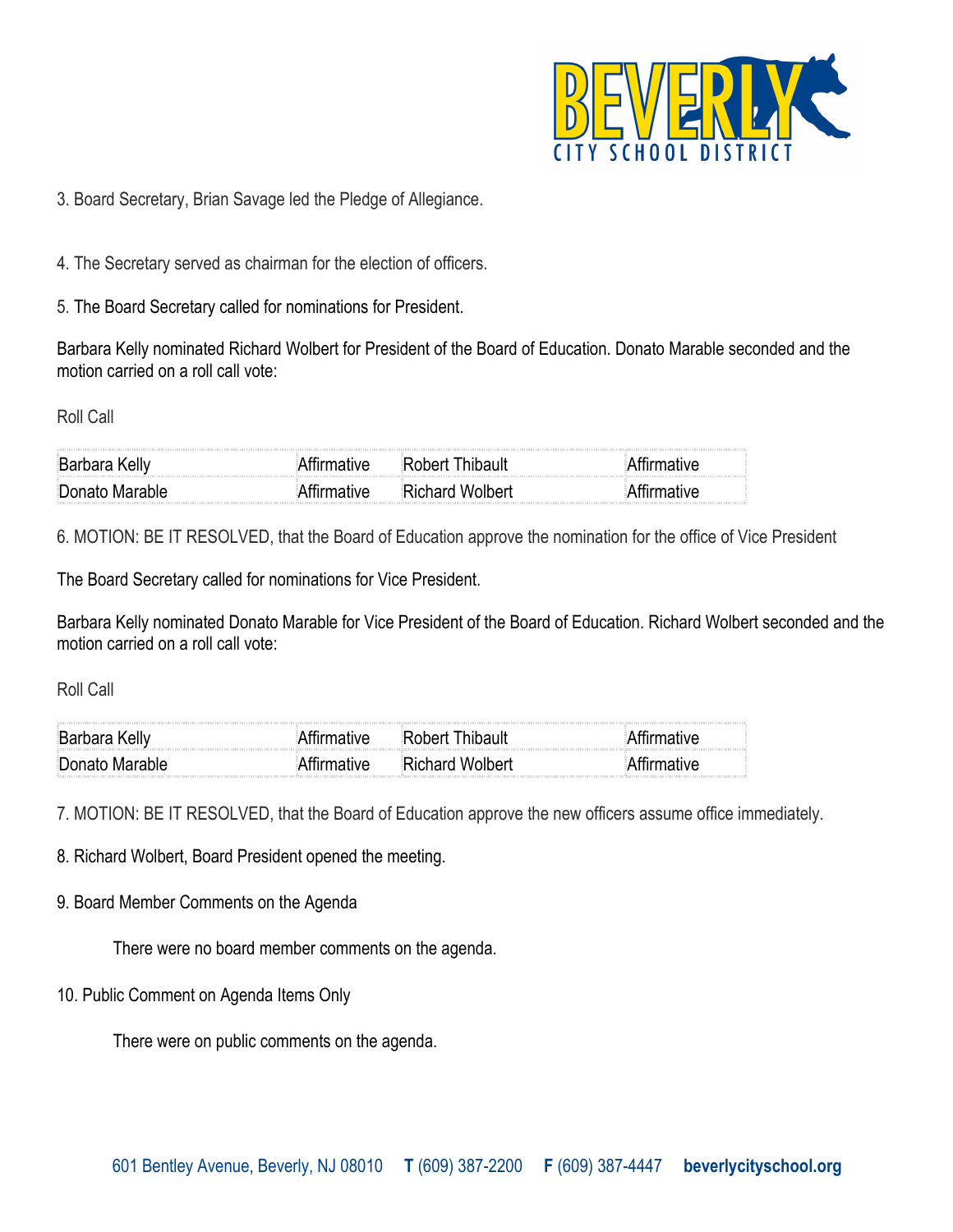

# MONTHLY FINANCIALS/CONTRACTS:

11. A motion was made by Barbara Kelly and seconded by Donato Marable to approve the following: BE IT RESOLVED, that the Board of Education approve the contract of Speech and Language Associates to conduct evaluations for the following amount (on an as needed basis):

Augmentative Communication Evaluations - \$930.00

Consultation Services - \$98.00 per hour

Roll Call

| Barbara Kelly  | Robert Thibault        |  |
|----------------|------------------------|--|
| Donato Marable | <b>Richard Wolbert</b> |  |

# RE-ORGANIZATION:

### 12. Consent Agenda:

A motion was made by Robert Thibault and seconded by Barbara Kelly to approve the following action items A through M will be considered under consent agenda. Any item that requires further discussion may be pulled from the consent agenda and acted upon separately.

A. MOTION: Recommend the Board approve the following item:

The Board of Education Members had the required Board of Ethics Training session as required under N.J.A.C. 6:3-1.3 and N.J.A.C.6A:30.

RESOLVED, that the New Jersey School Boards Association "Code of Ethics" shall be considered the official Code of Ethics of the Beverly City Board of Education:

# CODE OF ETHICS

a. I will uphold and enforce all laws, state board rules and regulations, and court orders pertaining to the school. Desired changes should be brought about only through legal and ethical procedures.

b. I will make decisions in terms of the educational welfare of children and will seek to develop and maintain public schools which meet the individual needs of all children regardless of their ability, race, creed, sex or social standing.

c. I will confine my Board action to policy-making, planning, and appraisal, and I will help to frame policies and plans only after the board has consulted those who will be affected by them.

d. I will carry out my responsibility, not to administer the school, but, together with my fellow Board members, to see that they are well run.

e. I will recognize that authority rests with the Board of Education and will make no personal promises nor take any private action which may compromise the Board.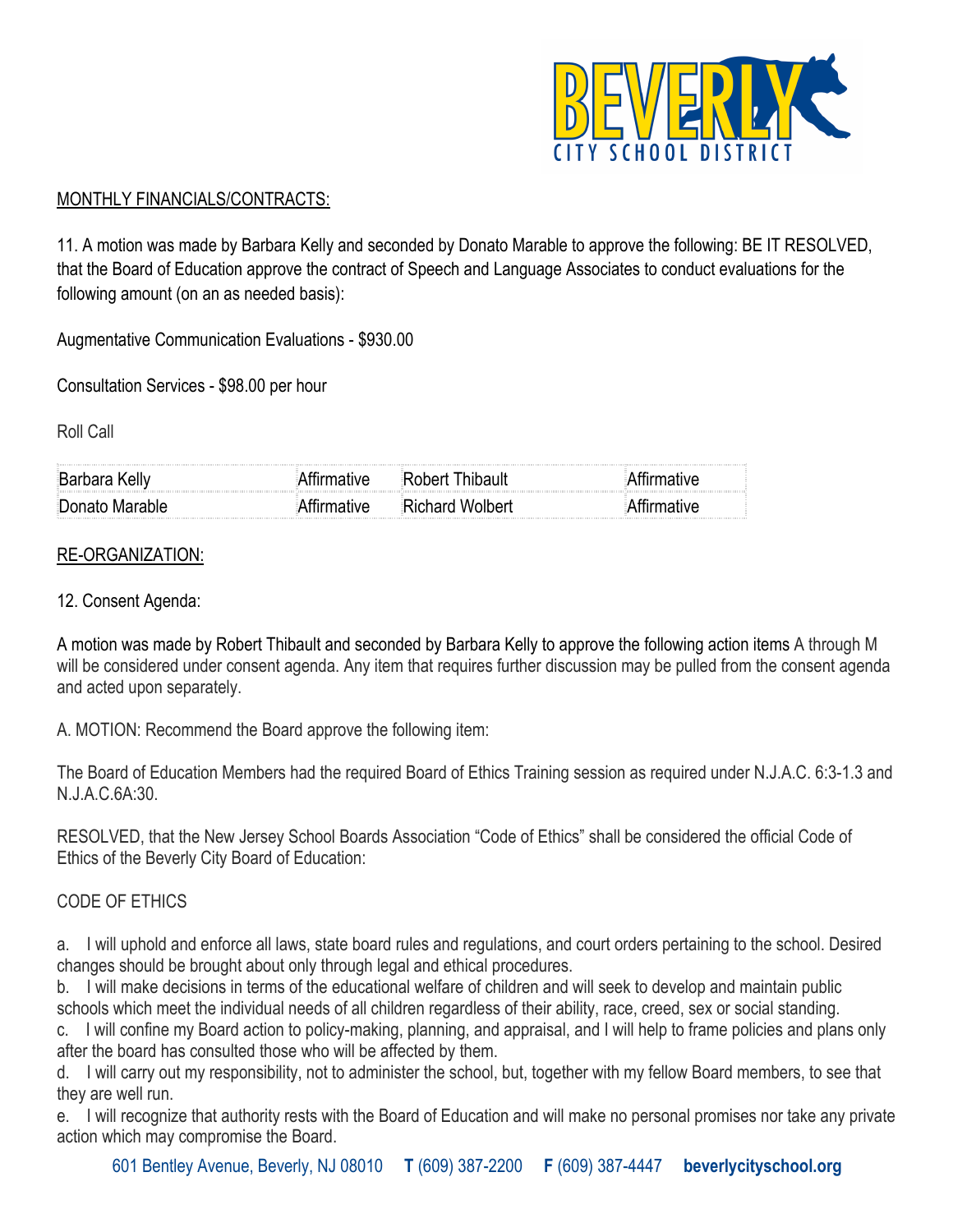

f. I will refuse to surrender my independent judgment to special interest or partisan, political groups or to use the school for personal gain or for the gain of friends.

g. I will hold confidential all matters pertaining to the school which, if disclosed, would needlessly injure individuals or the school. But in all other matters, I will provide accurate information and, in concert with my fellow Board members, interpret to the staff the aspirations of the community for its school.

h. I will vote to appoint the best qualified personnel available after consideration of the recommendation of the chief administrative officer.

i. I will support and protect school personnel in proper performance of their duties.

j. I will refer all complaints to the chief administrative officer and will act on such complaints at public meetings only after failure of an administrative solution.

B. MOTION: To approve the adoption of rules, regulations, policies, and bylaws:

BE IT RESOLVED, that the Board of Education approve the rules, regulations, policies, and bylaws heretofore adopted by the Board of Education, as well as all supplements and corrections thereto, which set forth the policies of the Board of Education, be adopted and the above mentioned rules, regulations, policies and bylaws are adopted by reference thereto, the same as if they were spread upon the minutes of this meeting of the Beverly City Board of Education.

C.MOTION: To approve transfer of funds and hand checks:

BE IT RESOLVED, that the Board of Education approve to authorize the Board Secretary to transfer funds and issue hand checks to be ratified to the next Board of Education meeting.

D.MOTION: BE IT RESOLVED, that the Board of Education approve that The Burlington County Times and/or Courier Post be named for the printing of legal advertisements.

E.MOTION: To approve the Custodian of Public Records:

BE IT RESOLVED, that the Board of Education approve the Board Secretary be designated as the Custodian of Public Records for compliance with the Open Public Meetings Act, to serve until the next reorganization meeting.

F. MOTION: Recommend the Board approve the following item:

To adopt Roberts Rules of Order as the official parliamentary procedure manual to be used to conduct meetings and appoint the board secretary and board attorney to act as the parliamentarians for the calendar year 2022.

G. MOTION: Recommend the Board approve the following item:

### DEPOSITORIES:

RESOLVED that the below listed Financial Institutions, Fund and Corporation be designated as approved depositories for the Beverly City Board of Education funds and that the Financial Institutions be required to be insured by either the SLIC or the FDIC and/or as required by both Federal and State statutes;

601 Bentley Avenue, Beverly, NJ 08010 **T** (609) 387-2200 **F** (609) 387-4447 **beverlycityschool.org** FURTHER RESOLVED, that the following financial institutions are to be designated as the depositories of record for the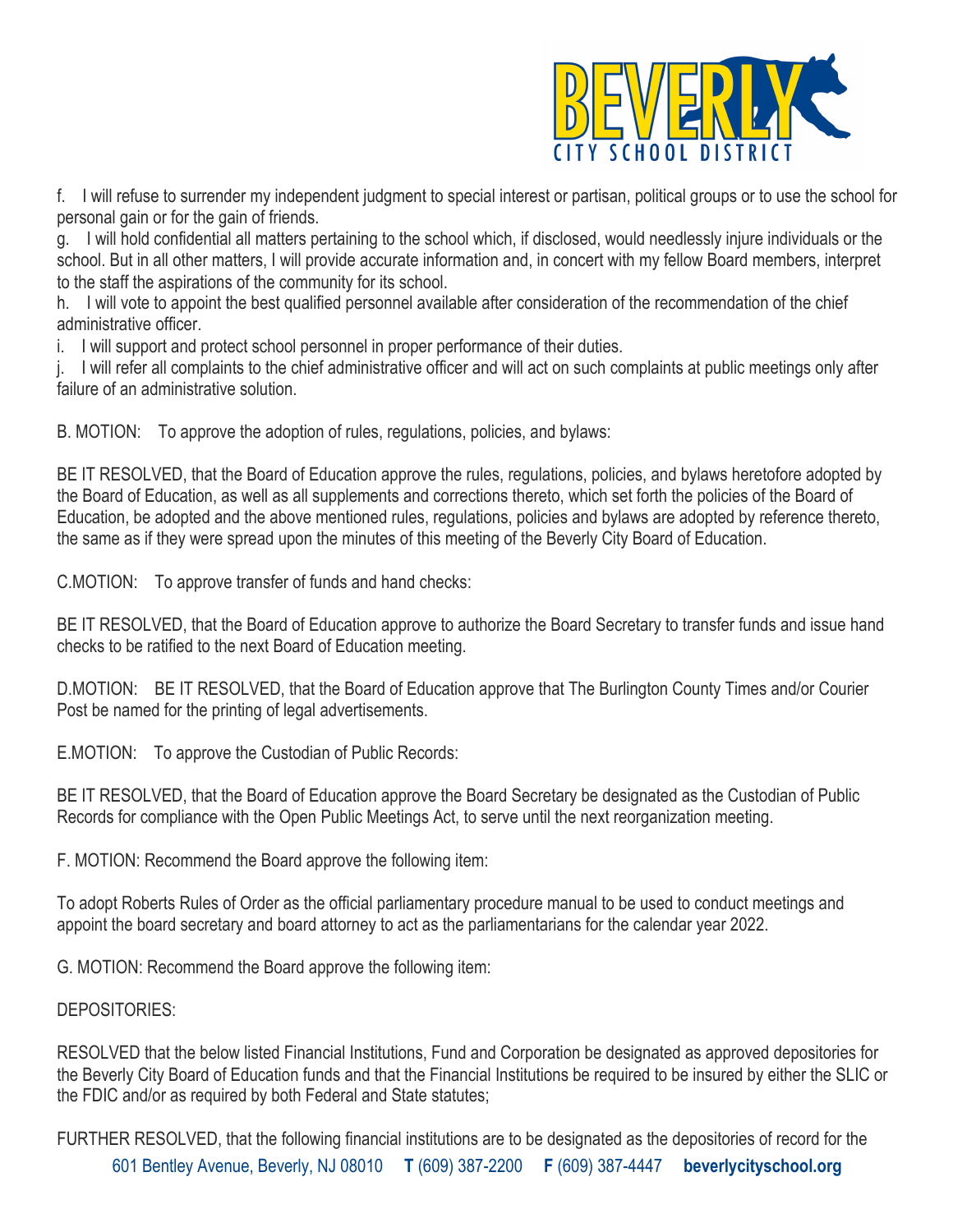

Beverly City Board of Education accounts for the ensuing year:

WSFS Bank

FURTHER RESOLVED that the Beverly City Board of Education maintain a Petty Cash Account at WSFS Bank, with a maximum account balance of \$500 and a maximum per check expenditure of \$100.00;

H. MOTION: Approval of Depositories:

BE IT RESOLVED, that the Board of Education approve WSFS Bank, Burlington, NJ be appointed as Depository for School funds including Operations, Cafeteria, Payroll, Payroll Agency, and Student Activities with the following signatures:

- Acct No. XXXXXXX340 School Activity Account Dr. Brian F. Savage – Board Secretary Dr. Elizabeth Giacobbe – Superintendent Acct No. XXXXXXX357 Payroll Account Dr. Brian F. Savage – Board Secretary Pablo D. Canela – Treasurer of School Monies Acct No. XXXXXXX365 Agency Account Dr. Brian F. Savage – Board Secretary Pablo D. Canela – Treasurer of School Monies Acct No. XXXXXXX373 General Account Dr. Brian F. Savage – Board Secretary Pablo D. Canela – Treasurer of School Monies Richard Wolbert – Board President
- Acct No. XXXXXXX390 FSA Account Dr. Brian F. Savage – Board Secretary Denise Chakan – Payroll Clerk

\*Movement of funds from these accounts is accomplished via a wire transfer initiated by the School Business Administrator and/or the Board Secretary. Security measures are in place to verify outgoing wires are made to a preauthorized Beverly Board of Education account.

AND FURTHER BE IT RESOLVED that the School Business Administrator and/or the Board Secretary be authorized to wire transfer Board of Education funds between Board of Education accounts only.

AND FURTHER BE IT RESOLVED that the School Business Administrator and/or the Board Secretary be authorized to enter into agreements with the State to allow the State to initiate credit entries to Board of Education accounts in its depositories by automatic deposits when appropriate.

AND FURTHER BE IT RESOLVED that any and all endorsements for or on behalf of this Corporation upon checks, drafts, notes or instruments for deposit or collection made may be written or stamped endorsements of the Corporation without any designation of the person making such endorsements.

601 Bentley Avenue, Beverly, NJ 08010 **T** (609) 387-2200 **F** (609) 387-4447 **beverlycityschool.org** AND FURTHER BE IT RESOLVED that the School Business Administrator and/or the Board Secretary be authorized on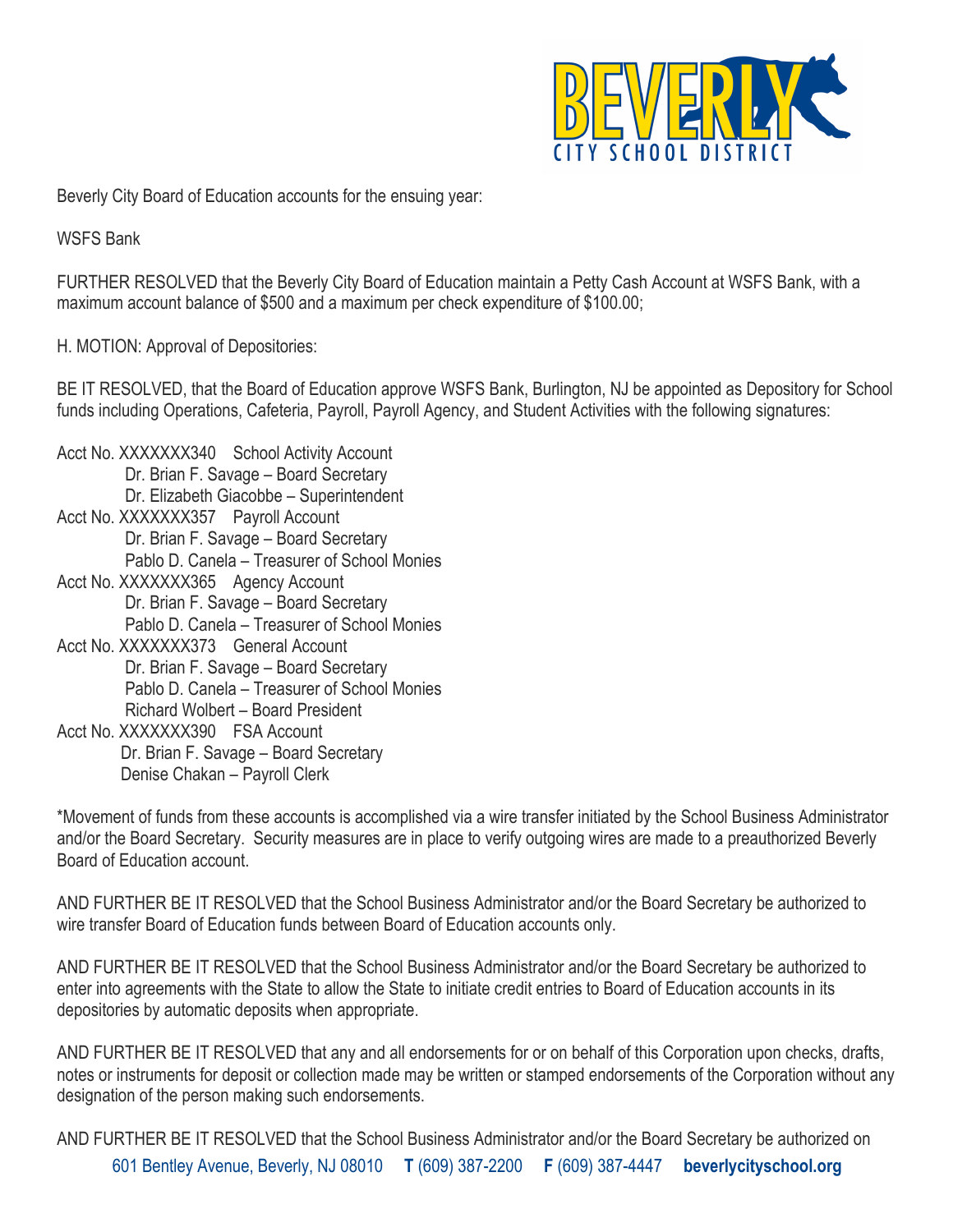

behalf of the Board of Education to change existing account types and establish new Statement Savings, NOW, Special Checking and/or Money Market Investments Accounts in any one or all of the above depositories when in the best interest of the Board of Education

AND FURTHER BE IT RESOLVED that any funds on deposit in Board of Education accounts be subject to withdrawal at any time upon presentation of warrants, checks, notes, bonds, bond coupons or other instruments or orders for the payment of money when signed, live or facsimile.

AND FURTHER BE IT RESOLVED that the School Business Administrator and/or the Board Secretary is hereby authorized to deliver, upon demand, specimen facsimile signatures of required authorities to the above approved depositories.

AND FURTHER BE IT RESOLVED that the School Business Administrator and/or the Board Secretary be hereby authorized on behalf of the Board of Education to:

(a) Withdraw from depositories and give receipt for, or authorize depositories to deliver to bearer or to any person designated by the School Business Administrator, all or any documents and securities or other property held by the depositories for any purpose, and

(b) Authorize the depositories to purchase or sell C.D.'s, Repurchase Agreements and other securities, and

(c) Execute and deliver all instruments required by the depositories in connection with any of the foregoing resolutions and affix thereto the seal of the Corporation

I. MOTION: BE IT RESOLVED, that the Board of Education approve the adoption and continued use of the Charlotte Danielson Frameworks for Teaching (2011) for evaluation professional staff.

J. MOTION: BE IT RESOLVED, that the Board of Education approve that Richard Wolbert be named delegate to the New Jersey School Boards Association and legislative representative.

K. MOTION: BE IT RESOLVED, that the regular meetings of the Board of Education of Beverly City, will be held in the Beverly City School Media Center at 6:00 p.m. at the Beverly City School, 601 Bentley Avenue, Beverly, NJ on:

2022

- February 24, 2022
- March 24, 2022
- April 28, 2022
- May 12, 2022
- June 23, 2022
- July 14, 2022
- August 18, 2022
- September 15, 2022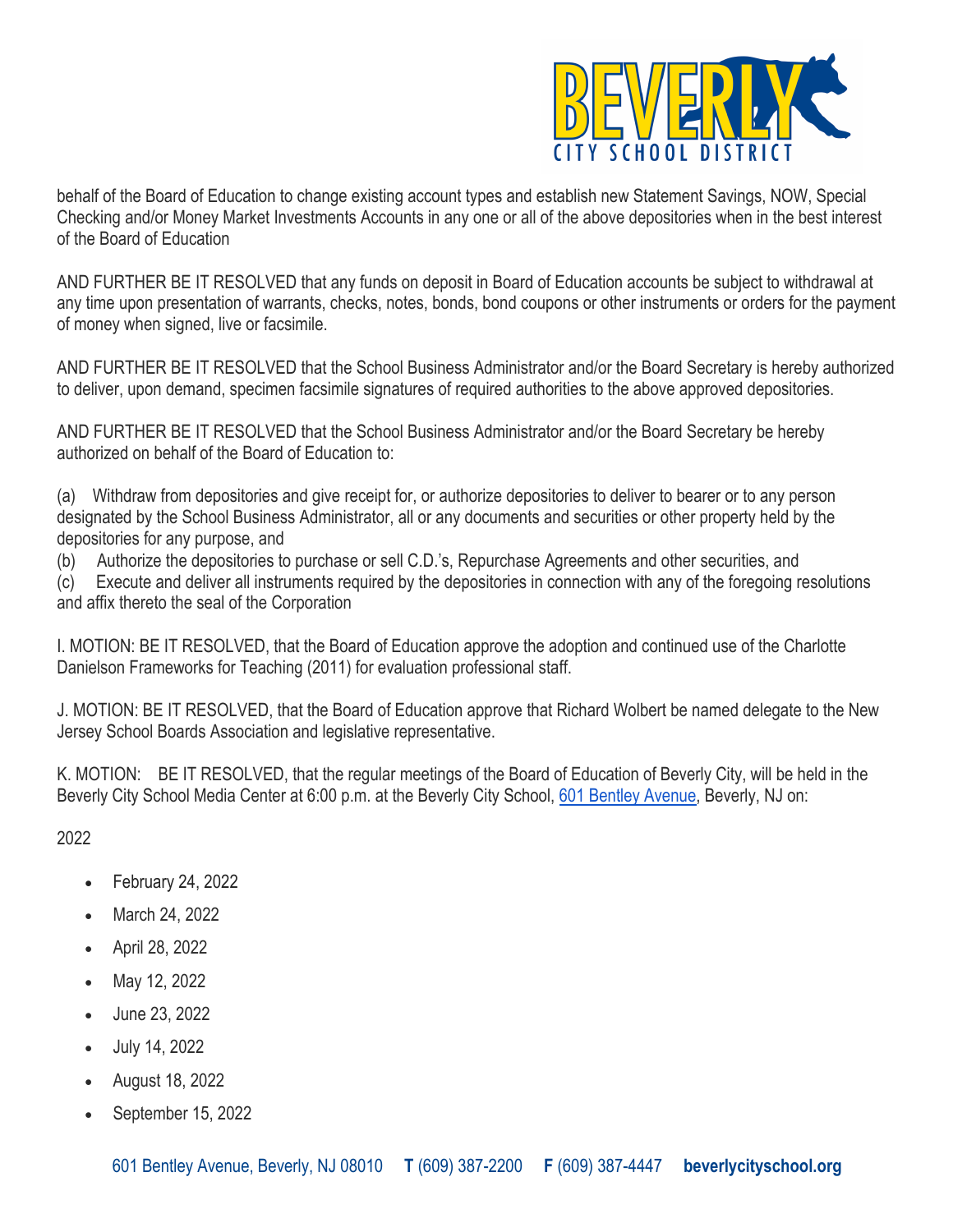

- October 13, 2022
- November 17, 2022
- December 15, 2022

2023

• January 5, 2023

Participation by the public at all meetings shall be at such time or times as set forth in the agenda of the meeting, or at the direction of the presiding officer, or both. The Burlington County Times and the Courier Post are hereby designated official newspapers for notices, and said notices may be sent to either newspaper or both newspapers as may be required under the provisions of the Open Public Meetings Act.

Brian F. Savage Ed.D. Staff Accountant/Board Secretary Beverly City Board Of Education Beverly, New Jersey

L. MOTION: Beverly City Board of Education COUNTY OF BURLINGTON

2022 CHECK AUTHORIZATION PRIOR TO BILLS LIST APPROVAL

BE IT HEREBY RESOLVED by the Beverly City Board of Education, County of Burlington, State of New Jersey that the School Business Administrator/Board Secretary/Treasurer is hereby authorized to pay any bills prior to insertion on the Bills List, contractual or otherwise, the holding of which, due to meeting schedules, deadlines, or the like, would cause financial harm to the School District; and,

BE IT FURTHER RESOLVED, said bills are hereby authorized to be paid upon presentation, and are to include but not be limited to the following:

PAYROLL **INSURANCE** CONTRACTUAL PAYMENTS DEBT SERVICE

NOW, THEREFORE, BE IT RESOLVED by the Beverly City Board of Education that authorization is hereby given that the foregoing list of bills may be prepaid prior to approval of the Bills List.

M. MOTION: BE IT RESOLVED, that the Board of Education approve dues for the Burlington County Curriculum Consortium in the amount of \$75.00 for the 2021-2022 school year.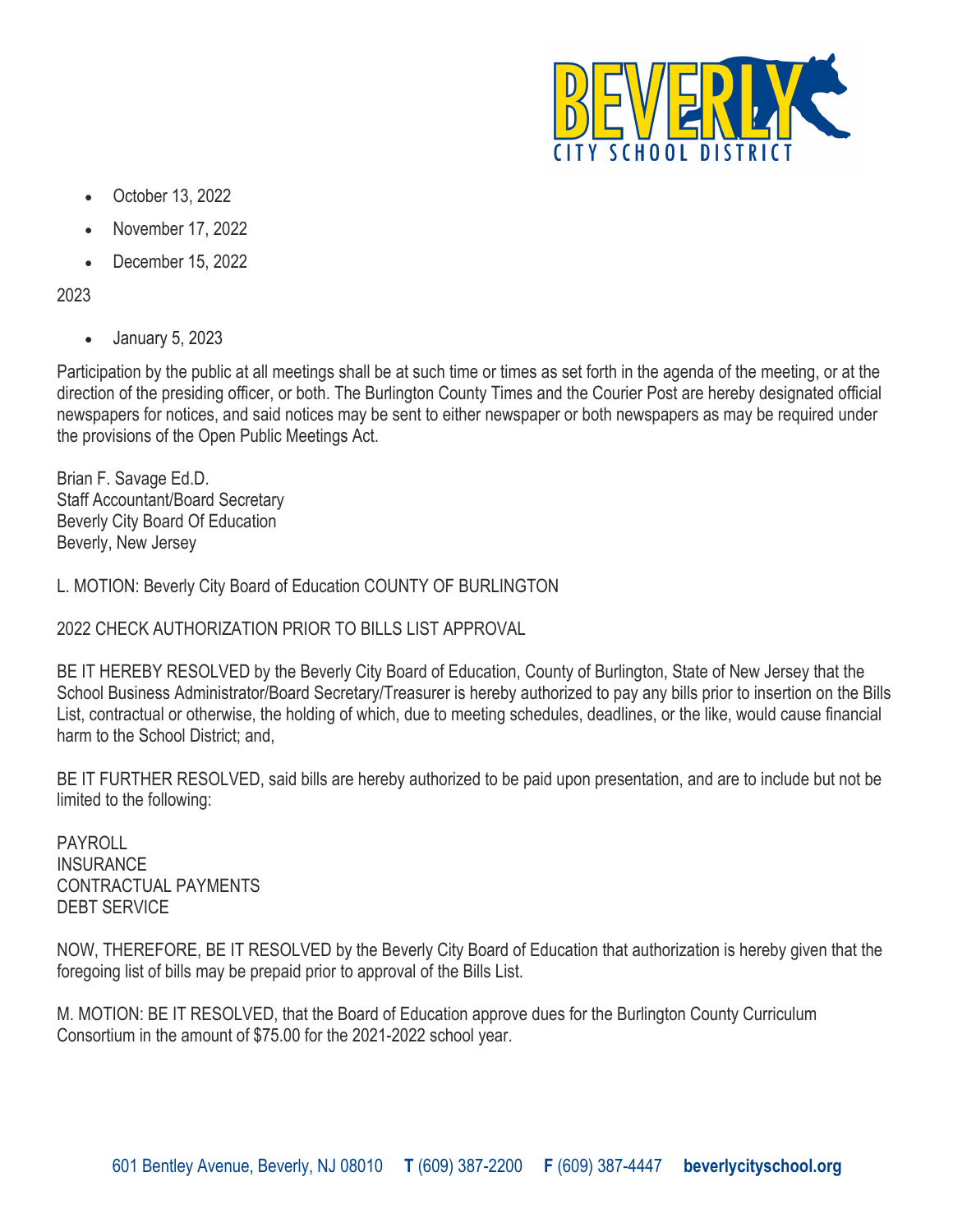

### Roll Call

| <b>Barbara Kelly</b> | $\sim$ 100 $\sim$ 100 $\sim$ 100 $\sim$ 100 $\sim$ 100 $\sim$ 100 $\sim$ 100 $\sim$ 100 $\sim$ 100 $\sim$ 100 $\sim$ 100 $\sim$ 100 $\sim$ 100 $\sim$ 100 $\sim$ 100 $\sim$ 100 $\sim$ 100 $\sim$ 100 $\sim$ 100 $\sim$ 100 $\sim$ 100 $\sim$ 100 $\sim$ 100 $\sim$ 100 $\sim$<br>Robert Thibault |  |
|----------------------|---------------------------------------------------------------------------------------------------------------------------------------------------------------------------------------------------------------------------------------------------------------------------------------------------|--|
| Donato Marable       | <b>Richard Wolbert</b>                                                                                                                                                                                                                                                                            |  |

### PERSONNEL:

13. Consent Agenda:

A motion was made by Barbara Kelly and seconded by Donato Marable to approve the following action items A through E will be considered under consent agenda. Any item that requires further discussion may be pulled from the consent agenda and acted upon separately.

A.MOTION: To approve the Sub Caller List:

BE IT RESOLVED, that the Board of Education approve the Sub Caller List for the month of February 2022.

B.MOTION: BE IT RESOLVED, that the Board of Education approve Dr. Elizabeth Giacobbe as the School Safety Specialist per Public Law 2017 Chapter 162.

C. MOTION: BE IT RESOLVED, that the Board of Education approve Kerri Lawler as the School Data Coordinator.

D. MOTION: BE IT RESOLVED, that the Board of Education approve MyAsia Ware, Paraprofessional, effective January 18, 2022, pending fingerprinting approval.

E. MOTION: BE IT RESOLVED, that the Board of Education approve the Basketball Fitness Club conducted by Kathleen Kehlenbeck to begin on January 24, 2022 through May 19, 2022, Mondays and Wednesdays from 3:00 PM – 5:00 PM, per the BEA negotiated agreement for extra-curricular activities (see attachment).

Roll Call

| <b>Barbara Kelly</b> |        | Thibault<br>∵R∩h≙rt    |  |
|----------------------|--------|------------------------|--|
| Donato Marable       | ™ative | <b>Richard Wolbert</b> |  |

### CURRICULUM & INSTRUCTION:

14. A motion was made by Barbara Kelly and seconded by Donato Marable to approve the following: BE IT RESOLVED, that the Board of Education approve the six month update to the Safe Return Plan for the ARP-ESSER grant.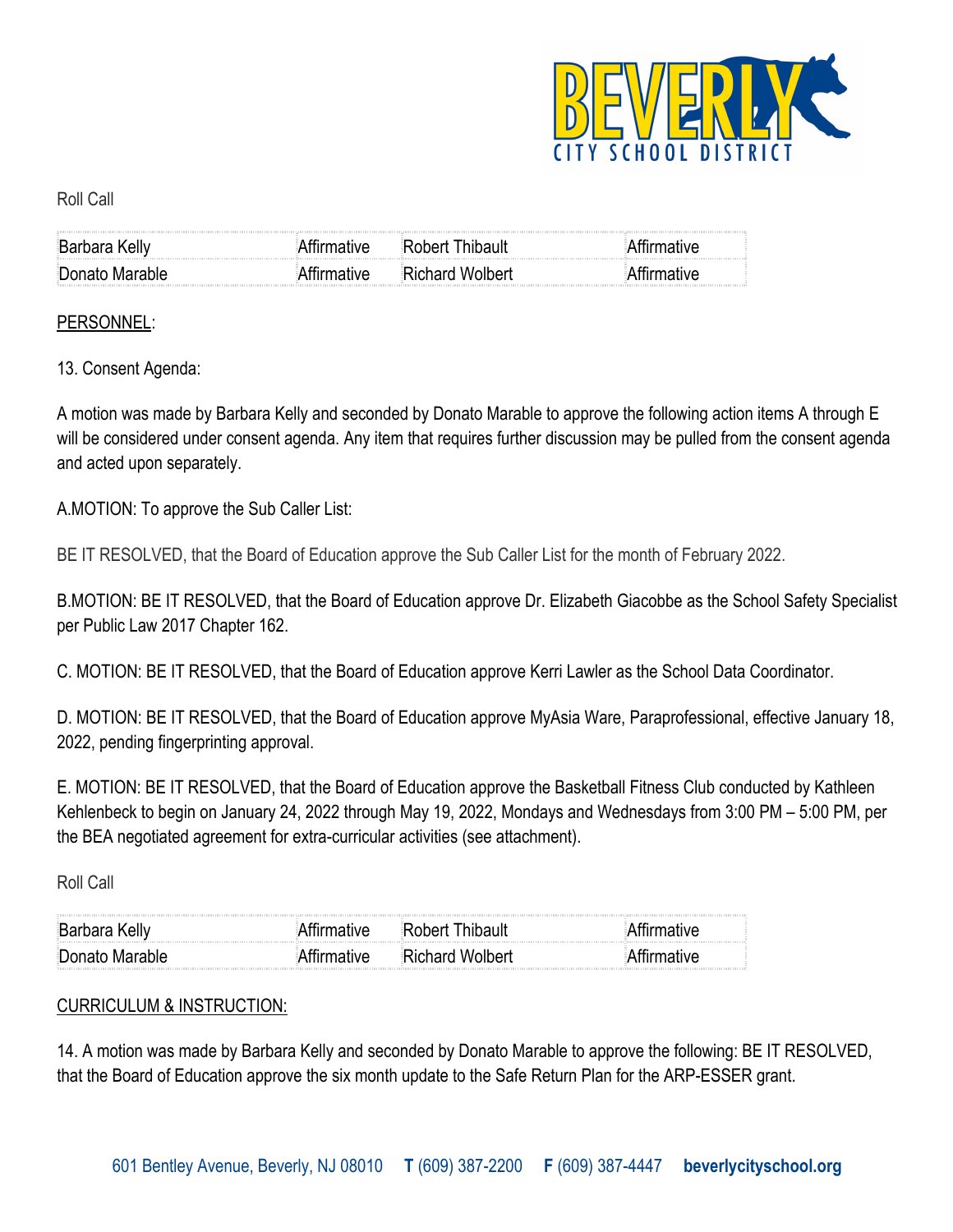

### Roll Call

| <b>Barbara Kelly</b> | <b>Thibault</b><br>∷Rohert I |  |
|----------------------|------------------------------|--|
| Donato Marable       | <b>Richard Wolbert</b>       |  |

## 15. Old Business

Modular Building: Representatives from the modular building company as well as the architects were present to discuss the progress of the installation.

### 16. New Business

There was no new business.

## 17. Correspondence

The one letter of correspondence was reviewed.

18. Board Comments

Mr. Thibaut wished everyone a happy new year and noted it was nice to hear the letter. He also hoped the modular budging project runs well and progresses smoothly.

### 19. Public Comments

The open to the public comment portion of the meeting began at 6:51 p.m. and closed at 6:54 p.m.

Mr. Haaf asked about the board member opening and suggested the Board of Education reach out to the other candidate who received some write-in votes. He also thanked the board members for serving.

### 20. Adjournment

A motion was made by Robert Thibaut and seconded by Barbara Kelly to adjourn the Board of Education Meeting at 6:54 p.m.

Roll Call

| :Rarbara Kelly<br>a construction of the construction of the construction of the construction of the construction of the construction of the construction of the construction of the construction of the construction of the construction of the | <u>A series of the series of the series of the series of the series of the series of the series of the series of the series of the series of the series of the series of the series of the series of the series of the series of</u> |  |
|-------------------------------------------------------------------------------------------------------------------------------------------------------------------------------------------------------------------------------------------------|--------------------------------------------------------------------------------------------------------------------------------------------------------------------------------------------------------------------------------------|--|
| Donato Marable<br>ملما مورم الشر                                                                                                                                                                                                                | ∍Richard Wolbert                                                                                                                                                                                                                     |  |